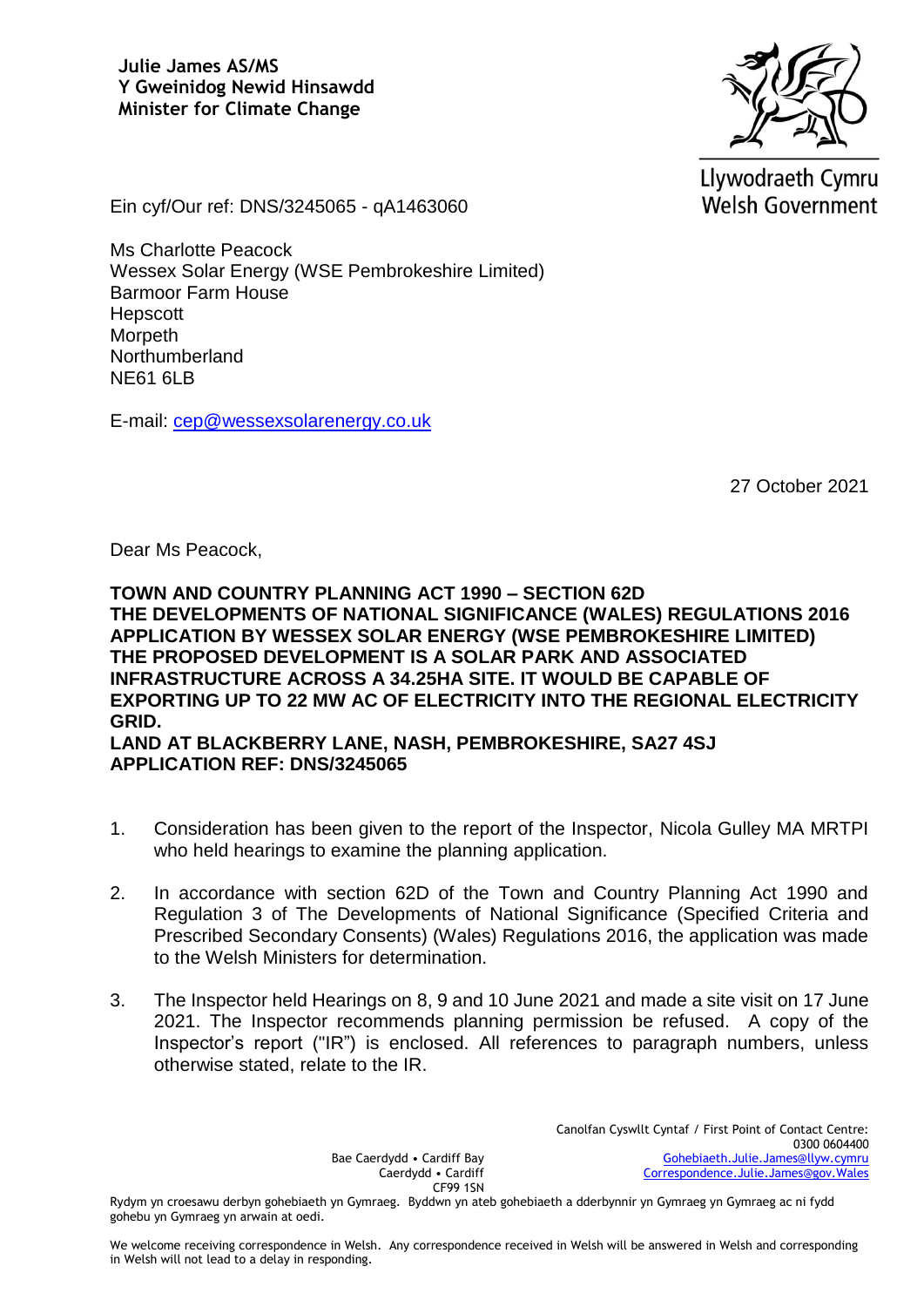#### **Main Considerations**

- 4. I agree the main considerations are those listed at IR101:
	- The landscape and visual qualities of the surrounding area;
	- Cultural heritage:
	- The ecology and ornithology of the site and surrounding area;
	- Highway safety; and
	- Best and Most Versatile ("BMV") agricultural land.

# **Landscape Character and Visual Amenity**

- 5. Planning Policy Wales ("PPW") makes clear that all the landscapes of Wales are valued for their intrinsic contribution to a sense of place, their special characteristics should be protected and enhanced whilst paying due regard to the social, economic, environmental and cultural benefits they provide, and to their role in creating valued places. In doing so PPW requires: international responsibilities and obligations for landscapes continue to be met; statutorily designated sites are properly protected and managed; the value of all landscapes for their distinctive character and special qualities are protected; and ensuring the opportunities landscapes provide for tourism, outdoor recreation, local employment, renewable energy and physical / mental health and wellbeing are taken into account and multiple well-being benefits for people and communities secured. (IR102)
- 6. The Environmental Statement ("ES") includes a Landscape and Visual Impact Assessment ("LVIA") and the Inspector is satisfied the assessment conforms to best practice and is both comprehensive and robust. (IR103-104)

# *Landscape Character*

- 7. The application site comprises eight fields, set out in a largely linear form and enclosed by a combination of mature hedgerows, trees and woodland. The Inspector considers despite the proximity to a busy trunk road, the application site retains a sense of rural tranquillity. The development proposes the erection of a large-scale solar park with 70,000 PV panels to be laid out in densely packed south facing solar arrays which run east to west across the site. The proposed inverter and transformer cabins would be dispersed throughout the site and, for the most part, would be located close to existing/proposed hedgerows. (IR105-106)
- 8. The Inspector notes a landscaping scheme is proposed which requires the planting of new hedgerows throughout the site, the gapping up of existing hedgerows, the planting of woodland/tree belts both along the northern boundary and on an east to west orientation across the central and eastern fields, the sowing of the site with a rich grass mixture which includes native wildflowers and the use of the land as a pasture for the grazing of sheep. (IR107)
- 9. The Inspector acknowledges the construction of a solar park, will inevitably, have an adverse impact on the landscape character of the application site throughout the lifetime of the development. However, the Inspector notes subject to the implementation of the proposed landscaping scheme and the use of the land as pasture for the grazing of sheep, the development would have some benefits for the future use of the site. These benefits would result in the significant screening of the proposed development, the strengthening of the pattern of field boundaries through the provision of new and improved hedgerows, trees and woodland and the grazing of sheep which would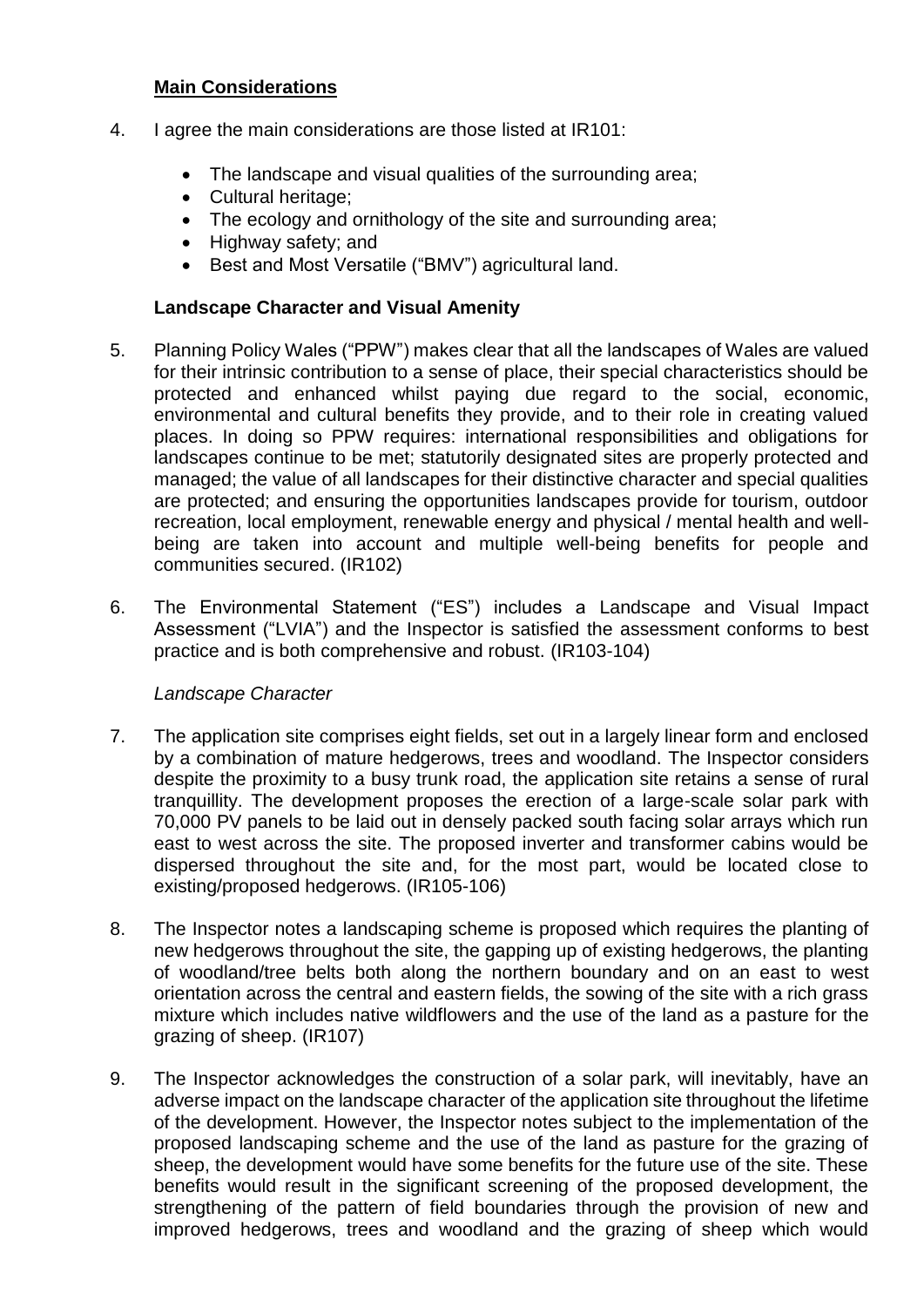maintain the agricultural use of the site. The Inspector is of the view that the impact of the proposal on the application site would be localised in nature. (IR108)

- 10. The ES indicates, when observed from the identified viewpoints the proposed development would, have a small and medium effect on the character of the landscape. The Inspector does not consider the proposal would have a significant effect on the character of the wider landscape. The exception to this are viewpoints 1 and 4, which offer closer views of the application site from the site entrance on Nash Lane and from Paskeston Road. The Inspector notes the ES found the proposed development would have a large-scale effect on the character of the landscape from these points. Whilst the Inspector agrees the impact on landscape character from these viewpoints would be more pronounced, the Inspector does not consider the effect would be more than localised. (IR109-110)
- 11. In respect of Pembrokeshire Coast National Park ("PCNP"), the ES explains although the proposed solar park would have some effects on the special qualities which contribute to the scenic beauty of the National Park, these would be limited to small scale effects on 'remoteness, tranquillity and wildness' and medium scale effects on landscape character within the area north of the application site. The long-term effects on the designation were judged to be medium/small scale and limited in extent. The Inspector agrees whilst there may be some short-term effects on Landscape Character Areas ("LCA") 25 and 28, and PCNP notes these would be limited in nature and would be reduced by the planting and improvement of hedgerows, trees and woodland across the application site. (IR111)
- 12. The operational, approved and 'in planning' solar schemes relevant to the proposed development are outlined in Chapter 8 of the ES and shown in Figures 8.7 and 8.8. The ES concluded although there is, theoretically, some cumulative impact in respect of the application site and the existing developments, in practice the visibility is reduced by the frequency of hedgerows and trees within the landscape making in combination views of the sites infrequent. The Inspector agrees with the findings of the ES that whilst some view of the application site with the existing solar and wind farm developments may be possible, these views would be discrete and limited in nature. Additionally, the Inspector does not consider in-succession views, between existing or proposed renewable energy developments, are likely to be observed or experienced by people travelling in either an easterly or westerly direction along the trunk road. (IR112-113)

#### *Visual Amenity*

- 13. The application site is located in the open countryside between the small rural settlements of Lower Nash and Paskeston and forms an intrinsic part of the landscape close to the northern boundary with PCNP. The largely rural nature of the area means the receptors are primarily those people associated with the dwellings, the Church, those travelling through the area on foot, bicycle and private/commercial vehicles and visitors to the area. (IR114)
- 14. The Inspector considers the presence of Lower Nash Farm, and the Church of St Mary at the terminus of the lane, together with the proximity of the A477, means the lane is subject to regular use by a range of people using bicycles and private/commercial vehicles. When this use is considered in conjunction with the alignment of the highway, it is clear people travelling its length would be afforded clear and unrestricted views of the site compound and the fields of solar arrays beyond. The Inspector considers, although localised, this would have a significant impact on the visual qualities of Nash Lane. In order to ameliorate this situation, the Inspector agrees with the views of Natural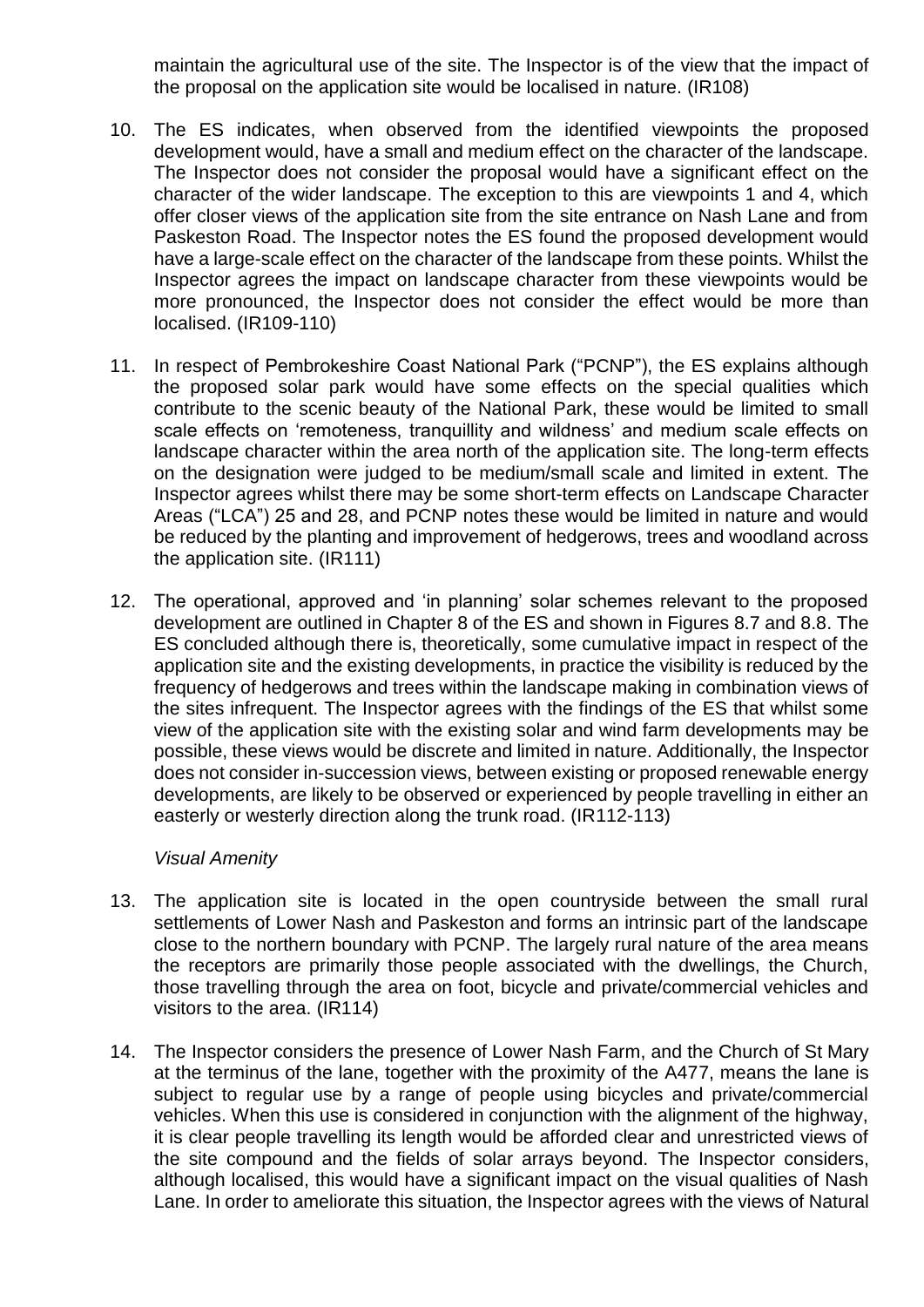Resources Wales ("NRW") that a short length of new hedgerow planted close to the site entrance would be necessary to screen views of the development. (IR115-116)

- 15. The northern boundary of the application site is located close to the narrow, heavily wooded highway of Paskeston Road, which is located just within the boundary of the National Park. The Inspector is satisfied the presence of woodland trees around the junction to Paskeston, together with the southern facing orientation of the solar arrays and the proposed landscape mitigation measures would ensure the proposal would not be a prominent feature, have an adverse impact on the special qualities of the National Park or the experience of people in this area. (IR117)
- 16. In respect of the Church of St Mary, views of the application site would be afforded through the small gaps in the existing hedgerow which forms the field boundary of the site. The Inspector notes these views were considered to have an adverse impact on the experience of people visiting the Church and churchyard. In order to address this issue, the submitted application proposes landscape mitigation works. Subject to the mitigation proposed and based on her own observations, the Inspector agrees the development would not have an adverse impact on the churchyard or the experience of receptors. (IR118)
- 17. Concerns were also expressed by local residents that the visual impact of the proposed development would have an adverse effect on the visitor economy of the area. The evidence presented by the applicant makes clear the proposed development would not have an adverse impact on the visual qualities of the area or the experience of people when viewed from primary visitor attractions/destinations, local services catering for tourists, such as cafés and public houses, or the main transport corridors in the area surrounding the application site. In the absence of any compelling evidence to the contrary, the Inspector agrees with the applicant's assessment on this matter. (IR119)
- 18. In light of the above, and subject to the implementation of the agreed landscape mitigation scheme, the Inspector concludes the proposed development would not have a significant adverse impact on the landscape character, the special qualities of the PCNP or visual qualities of the application site or the surrounding area. As such the Inspector considers the proposal would accord with the requirements of Policy 18 of Future Wales, PPW and Policies SP16 and GN.1 of the adopted Local Development Plan ("LDP"). (IR120)

# **Cultural Heritage**

- 19. An assessment of the likely significant effects of the proposed development on archaeology and cultural heritage is contained in Chapter 10 of the ES. The findings indicated there are three areas of archaeological significance within the site and the proposed development would, because of the intervisibility between the Churchyard and the application site, have an adverse impact on the setting of the Church of St Mary. Cadw have indicated, subject to the mitigation detailed in the submitted application, it raises no objection to the proposed development. The Inspector agrees subject to the proposed mitigation the development would not have an adverse impact on the areas of archaeological significance or the setting of the Church. (IR121-122)
- 20. In light of the above, and subject to the implementation of the proposed landscape mitigation measures, the Inspector concludes the proposed development would not have a long-term adverse impact on the areas of archaeological significance or the setting of the Church of St Mary. The proposed development would therefore accord with the requirements of Policy 18 of Future Wales and PPW. However, the Inspector is mindful, because of the nature of the mitigation, the development would have a short-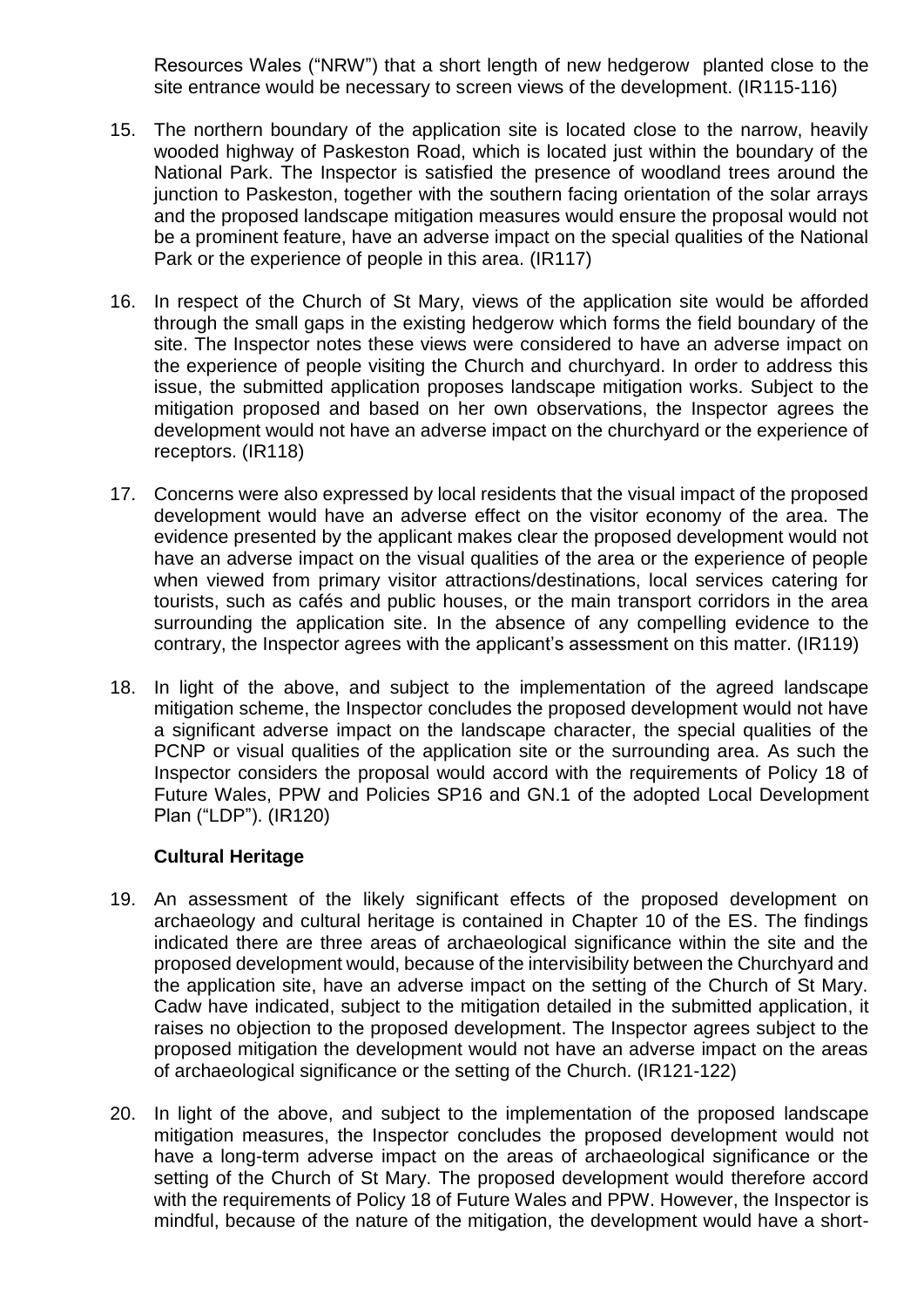term impact on the setting of the listed church and as such would be contrary to Policy GN.38 of the adopted LDP. (IR123)

# **Ecology and Ornithology**

- 21. PPW makes clear the planning system has a key role to play in helping to reverse the decline in biodiversity and increasing the resilience of ecosystems, at various scales, by ensuring appropriate mechanisms are in place to both protect against loss and to secure enhancement. Policy 9 of Future Wales provides a framework for the management and enhancement of biodiversity, the resilience of ecosystems and the provision of green infrastructure. Chapter 9 of the ES provides a baseline assessment of the application site and surrounding area, explains the mitigation measures and biodiversity enhancements built into the proposal and the likely significant effects associated with the development after these measures have been applied. The baseline information indicated: there are 40 statutory designated sites located within 10 kilometres of the site; the site contains a mixture of habitats; and a number of protected species were found within 3 kilometres of the application site. (IR124-126)
- 22. The Inspector notes there is potential for the impacts of the construction, operational and decommissioning phases of the proposed development to effect valuable ecological features, habitats and species within the application site and surrounding area. None of the main parties have raised any objections to the ES and the Inspector has no reason to disagree with these conclusions. Moreover, on the basis of the evidence presented, the Inspector is satisfied the approach to the assessment of the ecology and ornithology in the ES is rigorous and conforms to best practice guidance. (IR127-130)
- 23. The site and surrounding area provide a habitat for a range of species; including small mammals, reptiles, amphibians and birds. Overall, the Inspector is satisfied the proposed development would have no unacceptable effect on valuable ecological features, habitats and/or protected species and, as such would accord with the requirements of Policy 18 of Future Wales and Policy GN.37 of the adopted LDP. The measures beneficial to biodiversity which have been incorporated within the scheme and those which would be secured through recommended conditions are significant, as is the extent to which conditions would avoid or mitigate any potential harmful impacts. Accordingly, and mindful of the duty under Section 6 of the Environment (Wales) Act 2016 to maintain and enhance biodiversity, the Inspector considers, in line with the requirements of Policy 18 of Future Wales, the proposal includes biodiversity enhancement measures to provide a net ecological benefit. (IR131-140)

#### *Habitat Regulations Assessment*

- 24. The Conservation of Habitats and Species Regulations 2017, as amended, imposes a requirement to consider the potential effects of a development proposal on the national site network. In this case the network includes: Pembrokeshire Bat Sites / Bosherton Lakes Special Area of Conservation ("SAC"), Pembrokeshire Marine / Sir Benfro Forol SAC, Yerbeston Tops SAC, Limestone Coast of South Wales SAC, Bristol Channel Approaches SAC, Carmarthen Bay and Estuaries SAC, West Wales Marine SAC, Castlemartin Range Special Protection Area ("SPA"); and Skomer, Skolkholm and the Seas off Pembrokeshire SPA. (IR141)
- 25. The submitted application was accompanied by a Shadow Habitat Regulations Assessment ("shadow HRA"). Of the nine sites only Pembrokeshire Bat Sites / Bosherton Lakes SAC, was considered to have the potential to be affected by the proposed development. The initial screening exercise undertaken in respect of Pembrokeshire Bat Sites / Bosherton Lakes found the proposed development would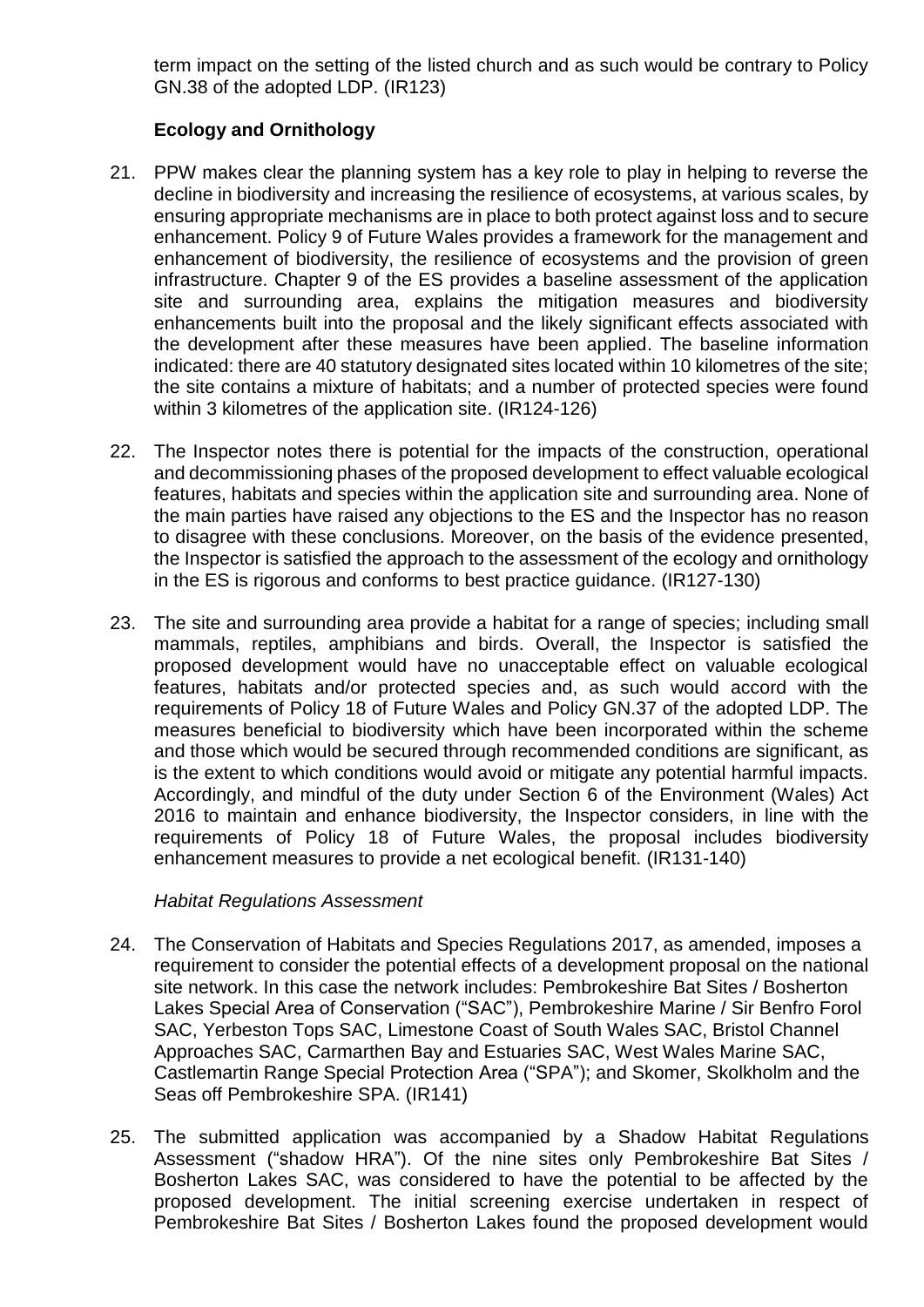have no significant effect on the qualifying features of the SAC. As a consequence, an appropriate assessment is not required. (IR142)

26. None of the main parties have raised any objections to the shadow HRA and the Inspector has no reason to disagree with these conclusions. (IR143)

# **Highway Safety**

- 27. The ES provides an explanation of the existing baseline conditions in respect of traffic and infrastructure, the potential impact the construction, operational and decommissioning phases of the development would have on the highway network and details of the mitigation measures necessary to address any adverse effects. In addition, the submitted application is supported by a draft Construction Traffic Management Plan ("CTMP"), which is intended to guide the delivery of staff, materials and equipment to and from the application site during the construction phase of the development in a manner which minimises nuisance and disturbance to the existing road network. (IR144- 145)
- 28. Based on the evidence presented, and subject to a condition requiring the inclusion of various measures in the CTMP for the site, the Inspector is satisfied the proposed development would not have an adverse impact along Nash Lane or on the wider highway network. As such the proposed development would accord with Policy 18 of Future Wales, PPW and Policy GN.1 and GN.3 of the adopted LDP. (IR146-148)

# **BMV Agricultural Land**

- 29. The application site comprises 34.25 hectares of agricultural land set over eight fields and enclosed by a combination of hedgerows, trees and woodland. The site forms part of the much larger agricultural holding of Lower Nash Farm. 20.75 hectares of the application site is made up of grade 2 and grade 3a BMV agricultural land. The proposal exceeds the 20 hectares threshold over which the development of BMV agricultural land for alternative uses is considered to be nationally significant and therefore the Welsh Government's Soil Policy & Agricultural Land Use Planning Unit ("WGSP") was consulted in accordance with Article 14 of and Paragraph (s) of Schedule 4 to the Town and Country Planning (Development Management Procedure) (Wales) Order 2012 (as amended) and Annex B of Technical Advice Note ("TAN") 6 – Planning for Sustainable Rural Communities (2010). (IR149-150)
- 30. PPW explains agricultural land of grades 1, 2 and 3a is the best and most versatile, and should be conserved as a finite resource for the future. The Inspector notes the guidance makes clear, when considering the search sequence and development management decisions, considerable weight should be given to protecting such land from development, because of its special importance and grades 1, 2 and 3a agricultural land should only be developed if there is an overriding need for the development and either previously developed land or land in lower agricultural grades are unavailable. Further guidance in relation to BMV agricultural land is contained in TAN 6 which suggests once agricultural land is developed, even for 'soft' uses such as golf courses, its return to agriculture as BMV land is seldom practicable. In addition, local guidance contained in the Renewable Energy Supplementary Planning Guidance ("SPG") makes clear it is preferable to avoid placing solar farms on BMV agricultural land. (IR151)

# *The Search Area and Site Selection Process*

31. The Inspector notes the site search area was limited to the administrative boundary of Pembrokeshire County Council. The initial search, undertaken in 2013, included a high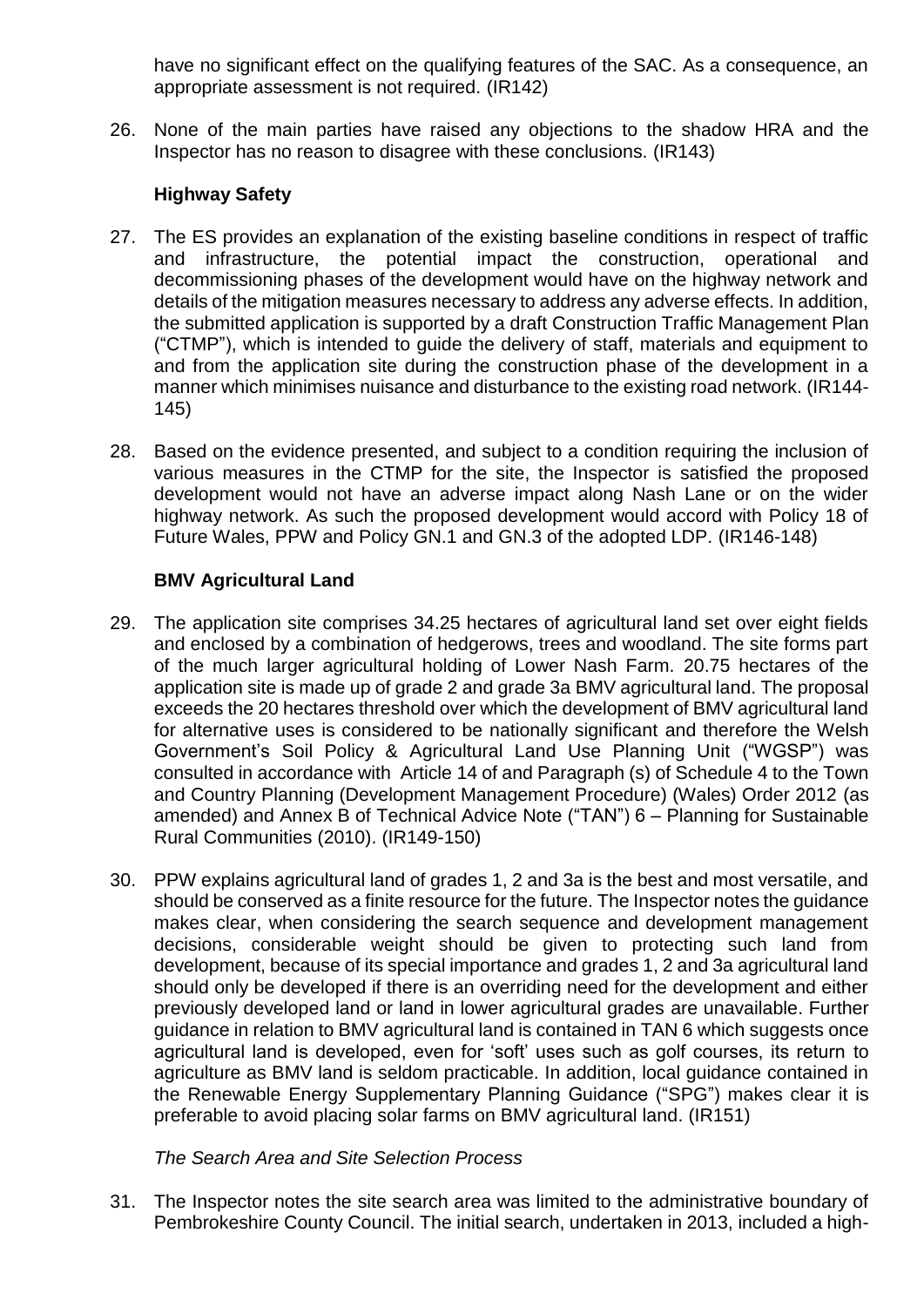level mapping exercise which restricted the search to sites within a 2km radius of a suitable grid connection, in this case the 132kV substation at Golden Hill. Only two of the sites identified, the application site and land at Chapel Hill, were considered suitable for solar development. Grid connection applications were submitted for both sites and viable offers received in 2013. (IR153)

- 32. The Inspector states the findings of the Agricultural Land Classification and Soil Resources Study indicated the site comprised a mixture of grade 2, 3a and 3b land. Further studies confirmed 83% of the site was BMV agricultural land and the applicant has provided a strategy for ensuring the effective management of land quality during the construction, operational and decommissioning phases of the development. An approach which it suggested would ensure the development did not have a significant negative effect on the quality of the BMV agricultural land within the site. (IR154-155)
- 33. The Inspector notes the applicant accepts the proposal would result in the temporary development of BMV agricultural land. However, the applicant maintains the requirements of national planning policy do not place a moratorium on the development of BMV agricultural land for uses such as proposed, which it is considered are necessary to assist in addressing the climate emergency and providing future energy security. As such, the applicant considered the inclusion and identification of the application site in the selection process was appropriate. (IR156)
- 34. The Inspector notes concerns have been expressed by WGSP regarding the adequacy of the approach taken to the definition of the search area and the site selection process. It was suggested the definition of the search area should not have been restricted to Pembrokeshire County Council's administrative boundary, but should have included the whole of Wales. In addition, it is noted WGSP maintain the initial selection process should have identified the application site included a substantial area of BMV agricultural land and, once this was established, further analysis of alternative sites should have been undertaken. (IR157-158)
- 35. The Inspector notes the concerns of WGSP, however is mindful that PPW does not provide detailed guidance on how a search area for the development of a solar park should be defined or how potential sites should be selected. Rather, the approach to be taken is one for individual developers to determine based on the requirements of national planning policy and consideration of the relevant practical, social, economic and environmental issues. In addition, the Inspector considers PPW does not place a requirement on developers to revisit the site selection process and identify additional alternative sites, where a preferred site is found to be constrained. (IR159)
- 36. In this case, the Inspector is content the approach taken by the applicant to the definition of the search area and the site selection process was logical, structured and comprehensive and, in the case of the site selection process, had appropriate regard to the need to consider suitable alternative sites. The Inspector is satisfied the requirements of national policy in respect of BMV agricultural land, do not in themselves, prevent the development of such land. (IR160)

#### *Impact on BMV Agricultural Land*

37. The Inspector notes the ES and supporting evidence explains the temporary nature of the development and indicates the combination of the proposed solar arrays, buildings, access and compound would impact on less than 3% of the total area of the site. As such, it is contended the potential impacts of the proposal on land quality during the construction, operation and decommissioning of the development would not have a significant negative affect on the site. Once constructed, the areas around the solar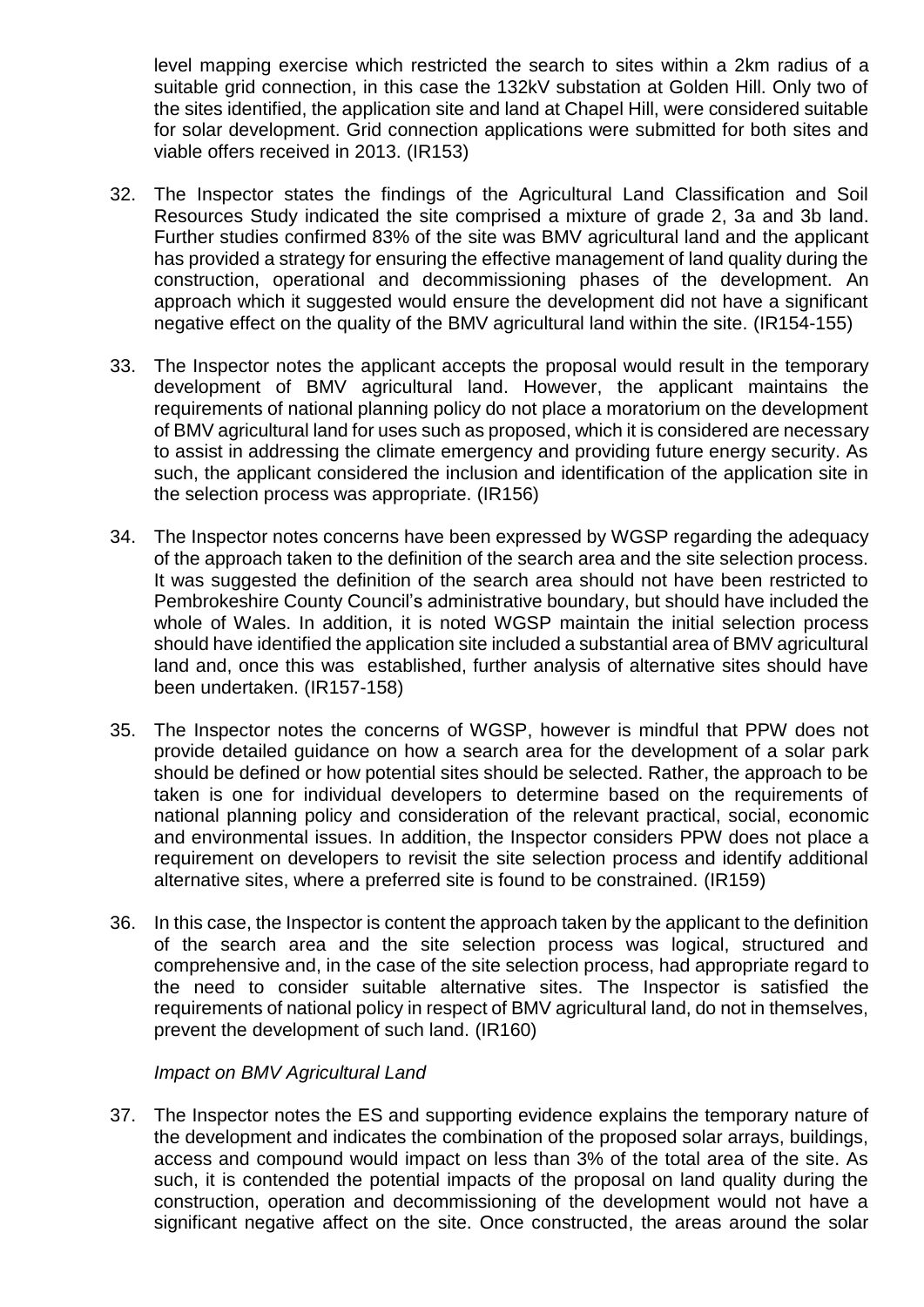arrays would be used for the grazing of sheep and for silage production which is an agricultural use the applicant maintains would be consistent with the existing use of the site. (IR162)

- 38. The Inspector confirms objections to the proposed development and its potential impact on BMV agricultural land have been raised by the WGSP. The comments explained only 10-15% of agricultural land in Wales is classified as being BMV and, as such, the land is a finite and nationally significant resource which needs to be protected in order to secure future food supplies. WGSP is concerned the development could, through matters such as compaction, waterlogging and the mixing of top and sub-soils, cause structural damage to the soil and in doing so reduce its flexibility, productivity and efficiency to such an extent it would no longer be BMV agricultural land. The Inspector states evidence presented suggests these concerns are compounded by the veracity of the evidence supporting the application and the inherent uncertainty about the ability of any restoration scheme to successfully return land to a given quality. (IR163)
- 39. In order to address these concerns, the applicant proposed the imposition of conditions which would provide details of the management of topsoil within the site and the measures intended to assist with the avoidance of compaction. The Inspector notes the applicant's contention about the potential impact of the development and the suggested conditions, however considers the structure of agricultural soil is fragile and easily damaged and the construction of a development of the scale proposed is likely to result in a substantial amount of ground disturbance across the application site. This disturbance would arise from the engineering operations necessary to construct a solar park of the scale proposed and from the potential for widespread soil compaction caused by the movement and use of heavy vehicles and machinery required for the installation of the supporting posts and the excavation of trenches, access paths and foundations across the site. The Inspector is of the view the impact of these operations and the nature of the vehicles and equipment required are not comparable to agricultural practices and are likely to significantly damage the structure of the soil and result in the loss of BMV agricultural land. (IR164-165)
- 40. With respect to the suggestion the site would continue to be in agricultural use during the operational period of the development, the Inspector considers it is clear the land could continue to be used for the grazing of sheep and silage production over the lifetime of the development. However, the Inspector is mindful the development of a solar park on the application site would mean the land would, effectively, be unavailable for the cultivation of food crops for a period of 40 years. The Inspector is of the view the use of the site for complementary agricultural uses, such as the grazing of livestock, does not compensate for the loss of BMV agricultural land even for a temporary period. (IR166)
- 41. With regard to restoration, the Inspector is mindful of the guidance contained in TAN 6 which advises restoring land to BMV quality is seldom practicable. In this case, despite the evidence presented about the rigorous approach which would be taken to the decommissioning of the site, the Inspector does not consider, given the nature and scale of the disturbance, the land can be effectively restored to BMV quality and that it would be lost for future arable food production. (IR167-169)
- 42. Overall, the Inspector considers for the aforementioned reasons, the proposed development would be likely to result in the loss of BMV agricultural land and, in doing so, have an impact on the objective of ensuring future food security. As such, the proposed development would be contrary to the requirements of policy 18 of Future Wales, with particular regard to the provisions relating to the decommissioning of the development at the end of its lifetime, including the removal of infrastructure and effective restoration, which in this case, would not be acceptable due to the impact of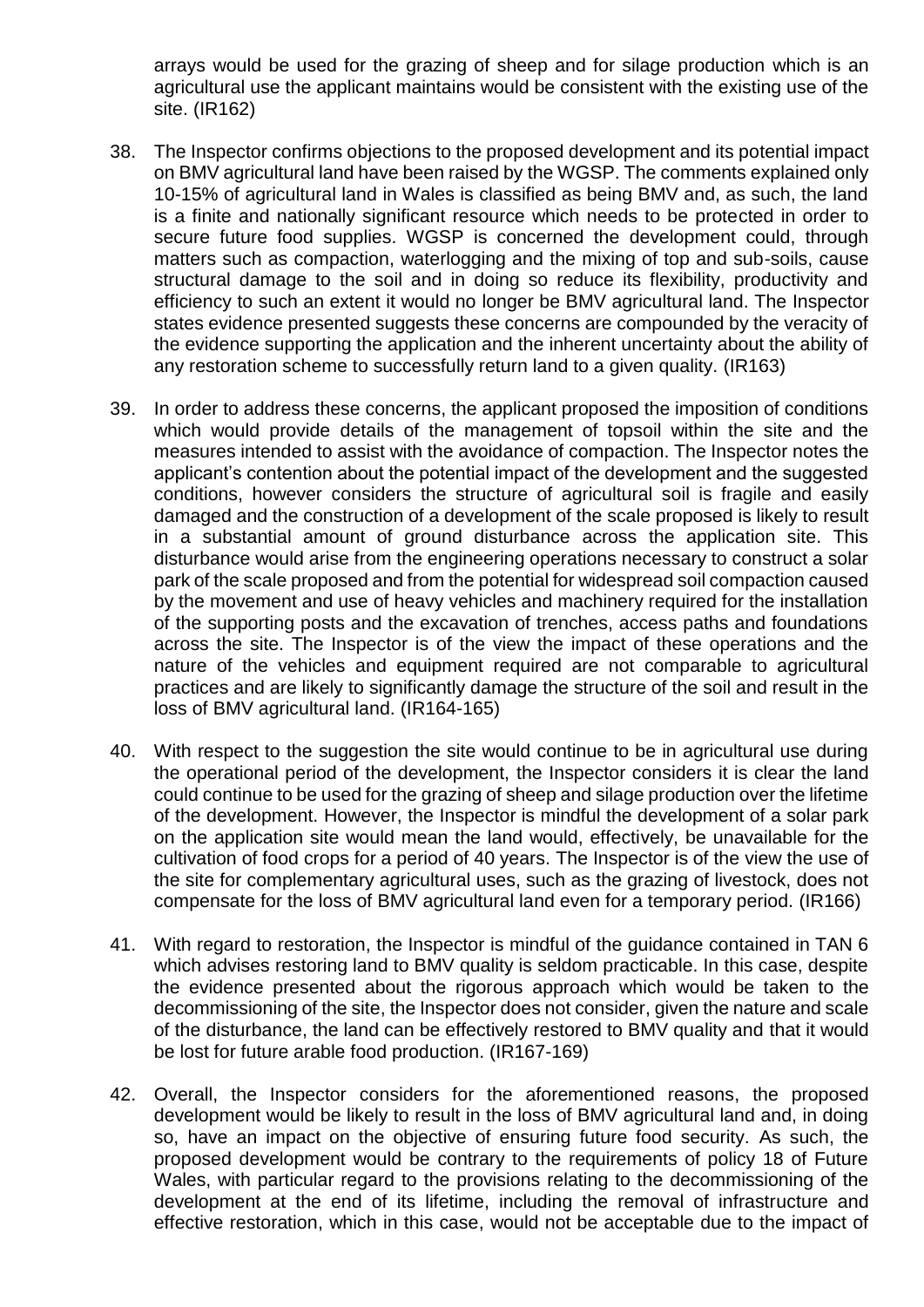the proposed development on BMV agricultural land. The proposal would also be contrary to the policies of PPW and TAN 6. (IR170)

### **Other Matters**

- 43. Objectors to the proposal raised a number of other concerns including those relating to the impact of the development on the designated groundwater Source Protection Zone, the cost of decommissioning the site and the benefits of the scheme for local communities. The Inspector is satisfied the approach contained in the ES in respect of these matters is robust and addresses the concerns identified in an appropriate manner. (IR171)
- 44. A number of local residents also expressed concern about the adequacy of the public consultation undertaken by the applicant and have suggested all decisions relating to the development should be put on hold, until the current pandemic is over and the public can be properly consulted. The Inspector has reviewed the evidence presented in respect of the approach taken by the applicant to pre and post application public consultation, and is content it accords with the requirements of the relevant legislation which sets out the procedure for Developments of National Significance applications and has provided everyone with a fair opportunity to comment on the proposal. (IR172)

### **Planning Balance and Conclusions**

- 45. Decisions are required to be made in accordance with the development plan unless material considerations indicate otherwise. In this regard the relevant policies of Future Wales and the adopted LDP, the Local Impact Report, the representations and associated evidence in this case have been taken into account. (IR179)
- 46. Future Wales together with PPW make clear one of the primary objectives of the planning system is to contribute towards the delivery of sustainable development and, in doing so, improve the social, economic, environmental and cultural wellbeing of Wales. A central requirement of both documents is the need to achieve the decarbonisation of energy, build resilience to the impacts of climate change and ensure Wales focuses on generating the energy it needs to support its communities and industries over the next twenty years. In this regard the Inspector considers the proposed development would align with, and support, the requirements of Future Wales and PPW. (IR180)
- 47. The Inspector notes the benefits of the proposed development include: a reduction in the emission of greenhouse gases; the generation of energy from a renewable source which would serve up to 7,825 households on an annual basis over the lifetime of the scheme; an increase in the diversity and reliability of the UK energy supply; and a total investment of £14 million in the proposed development, a proportion of which would be spent in the local economy. The Inspector considers the benefits of the proposed development are considerable and will assist in meeting national renewable energy targets, reduce reliance on energy generated from fossil fuels and actively facilitate the transition to a low carbon economy. As such, the Inspector is of the view the benefits of the development should carry significant weight in the determination process. (IR181)
- 48. The Inspector concludes, subject to the mitigation measures proposed and appropriate planning conditions, the development would not have an adverse impact on landscape and visual impact, cultural heritage, ecology and ornithology or highway safety. However, the Inspector also concludes the proposal would have a significant adverse impact on BMV agricultural land, which is a finite and nationally significant resource. For the reasons set out in paragraphs 37 to 42, the Inspector considers the development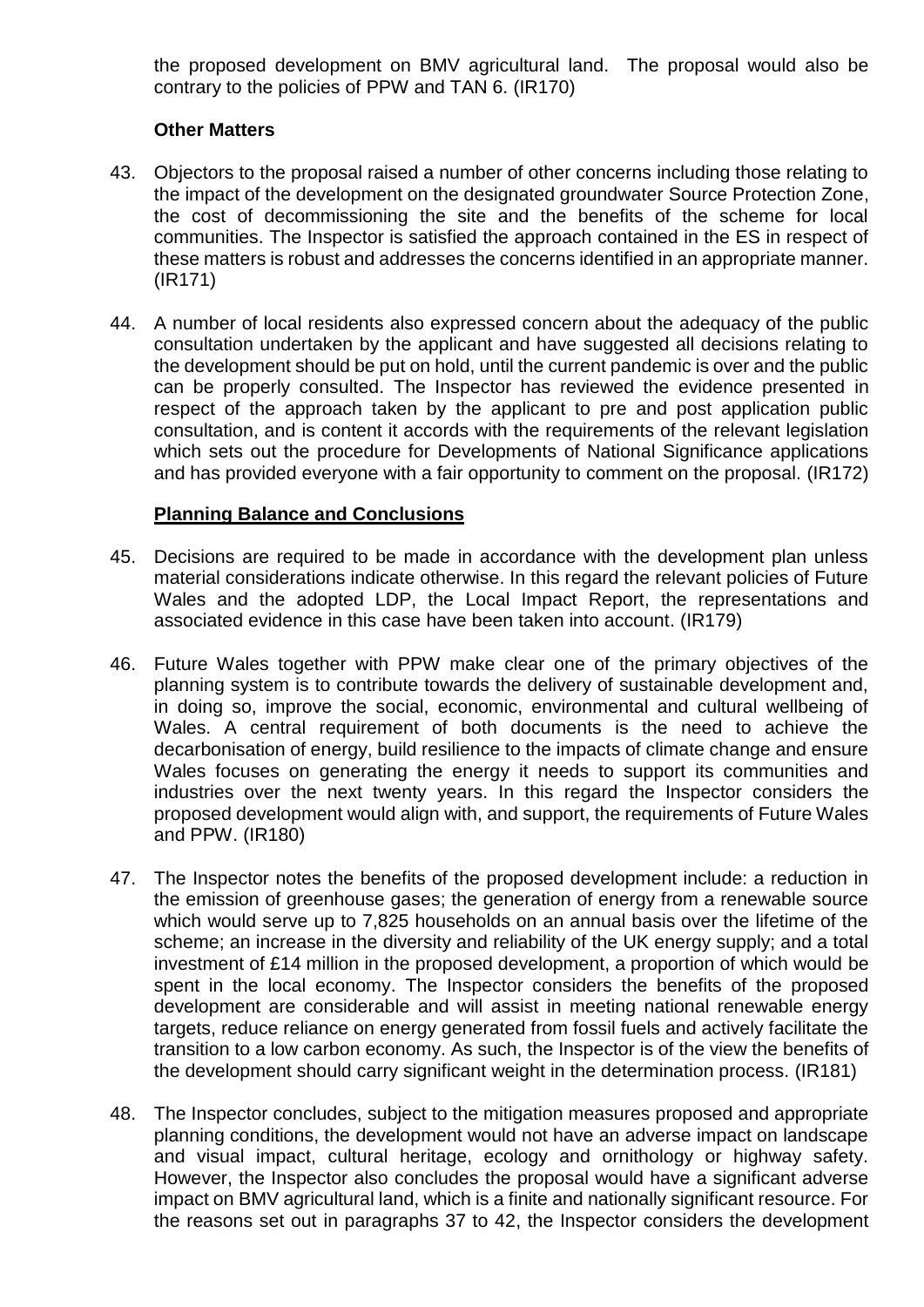would, potentially, result in the loss of 27.75 hectares of BMV agricultural land and, as a consequence, assist in undermining the objective of ensuring food security for future generations. (IR182)

- 49. The Inspector notes the applicant's contention about the contribution the proposed development would make towards addressing the climate emergency and securing future energy provision. However, the Inspector does not consider the scale of the energy generated from the site would, in itself, be sufficient to override the need to protect BMV agricultural land. (IR183)
- 50. The Inspector concludes the proposal would therefore be contrary to Policy 18 of Future Wales, in relation to the acceptability of the provisions for the decommissioning and restoration of the proposed development, and the requirements of PPW, which seeks to conserve BMV agricultural land as a finite resource for the future. Overall, the Inspector considers the benefits of the proposal, in providing renewable energy, would not outweigh the harm caused to BMV agricultural land. (IR184-185)

### **Conclusion and Decision**

51. I agree with the Inspector's appraisal of the main considerations, the conclusions of the IR and the reasoning behind them, and I accept the recommendation. Therefore, I hereby refuse planning permission for DNS/3245065.

### Well-being of Future Generations (Wales) Act 2015 ("WFG Act")

52. The Welsh Ministers must, in accordance with the WFG Act, carry out sustainable development. In reaching my decision on the application, I have taken into account the ways of working set out at section 5(2) of the WFG Act and 'SPSF1: Core Guidance, Shared Purpose: Shared Future – Statutory Guidance on the WFG Act'. My assessment against each of the ways of working is set out below.

# *Looking to the long-term*

53. The decision takes account of the long-term benefits of protecting BMV agricultural land, supporting the Welsh Government's objective to continue to value and protect our agricultural land and ensure it can feed and support us. Refusing planning permission for the proposed development ensures the BMV agricultural land is protected and maintained for the long term.

#### *Taking an integrated approach*

54. I have considered the impacts from this decision on the Welsh Government's well-being objectives, which incorporate the well-being goals set out in section 4 of the WFG Act. Where an objective is not set out, the effect of this decision is neutral.

# *Impact on well-being objectives*

- Build an economy based on the principles of fair work, sustainability and the industries and services of the future – positive effect
- Build a stronger, greener economy as we make maximum progress towards decarbonisation – negative effect
- $\bullet$  Embed our response to the climate and nature emergency in everything we do  $$ positive effect.